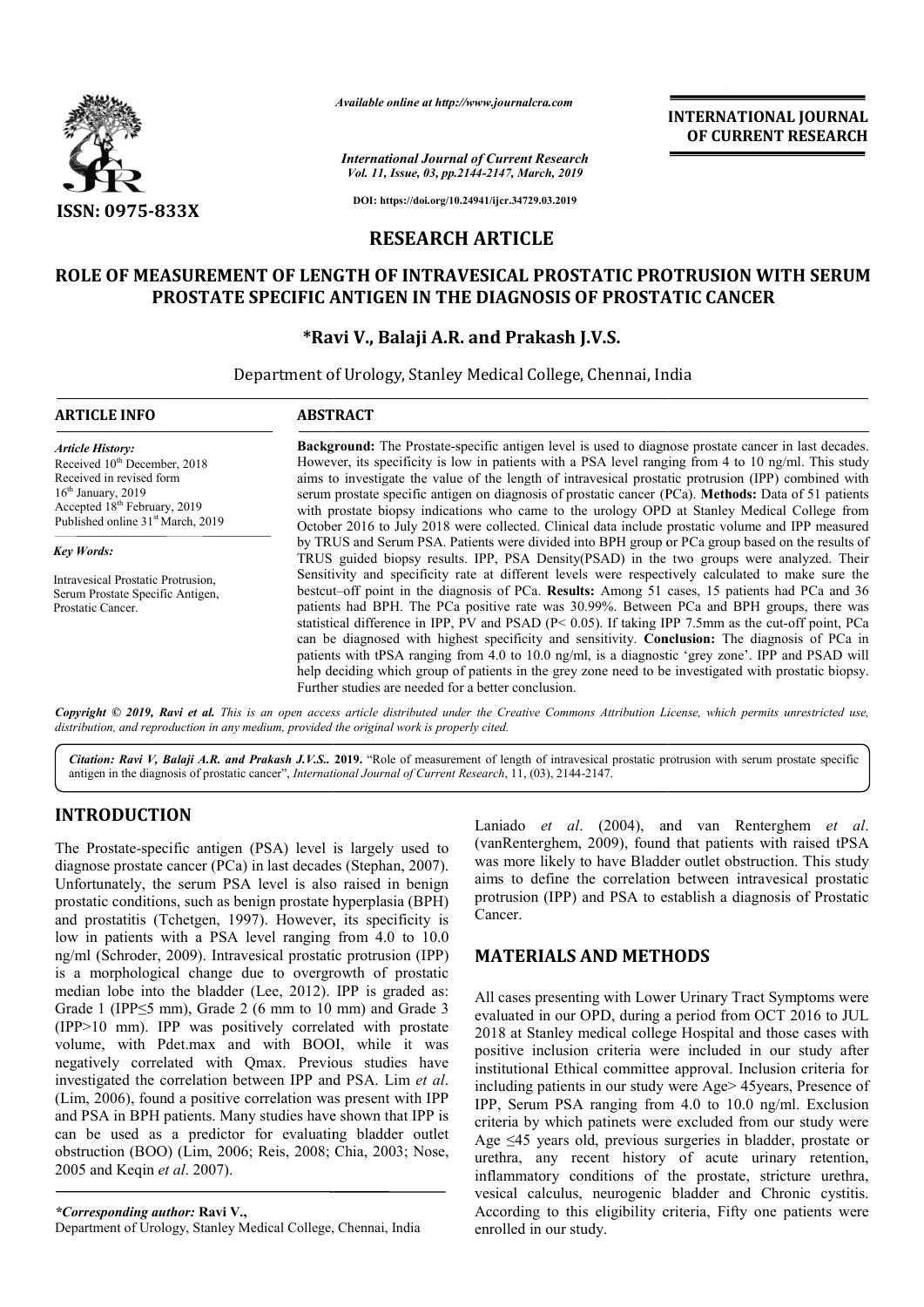**Data collection:** IPP was calculated by measuring vertically from the tip of the prostatic protrusion to the base of the bladder in the midsagittal plane on transrectal ultrasonography (TRUS). Based on this, IPP was categorized into three groups which included Grade 1 (IPP≤5 mm), Grade 2 (5 mm<IPP≤10 mm) and Grade 3 (IPP>10 mm). Total prostate volume (TPV) were calculated by using the following formula:  $=$ π/6×transverse diameter (mm)×anteroposterior diameter (mm)× superoinferior diameter (mm). Ultrasonography (TRUS)-guided prostate biopsies were taken after measuring the total prostate volume (TPV) and IPP and serum PSA. Patients were divided into BPH group or prostatic cancer group (PCa) based on the results of TRUS guided biopsy. IPP, Total prostatic volume, PSA in the two groups were analyzed. Their Sensitivity and specificity rate at various levels were respectively calculated to make sure the best cut–off point in the diagnosis of prostatic cancer.

**Statistical Analysis:** Clinical data were statistically analysed using SPSS version 21.0, all values are presented as mean  $\pm$ standard deviation, it was considered statistically significant if *P*-value <0.05.

### **RESULTS**

In a total of 51 cases, there were 13 patients with PCa and 38 patients with BPH. The PCa positive rate was 25.4%. Among 51 patients, IPP Grade I(18), Grade II(11) and Grade III(22). The IPP average value were 9.3±7.3mm among 51 patients, 6.6±5.0mm in PCa patients and 11.5±8.4mm in BPH patients.

**Table 1. Classification of patients based on IPP grade**

| IPP                   | No. of patients |
|-----------------------|-----------------|
| Grade I $(\leq 5$ mm) | 18              |
| Grade II(6-10mm)      | 11              |
| Grade $III(\geq 10)$  | າາ              |

Between PCa and BPH groups, there was statistical difference in IPP, PV and PSA Density(PSAD) ( $P < 0.05$ ). There was no significant difference in P value between the BPH and CA prostate group in terms of Age and tPSA.

**Table 2. Comparison of Age, tPSA, TPV, IPP and PSAD between the two groups**

|            | $BPH (n=36)$ |      |      | $PCa(n=15)$ |         |  |
|------------|--------------|------|------|-------------|---------|--|
|            | Mean         | SD   | mean | SD          | P value |  |
| Age        | 68.2         | 8.6  | 71.2 | 7.6         | 0.091   |  |
| tPSA       | 6.71         | 1.52 | 7.10 | 1.48        | 0.311   |  |
| <b>TPV</b> | 74.5         | 25.5 | 52.6 | 18.22       | < 0.001 |  |
| IPP        | 115          | 8.4  | 6.6  | 5.0         | 0.005   |  |

If taking IPP 7.5mm as the cut-off point, PCa can be diagnosed with highest specificity and sensitivity. Among 25 patients whose IPP were less or equal to 7.5 millimeter there were 10 cases with prostatic cancer. The PCa positive rate was 40%, while there were only 3 patients of PCa with the PCa positive rate of 11.5% among 26 cases with IPP more than 7.5mm. The PCa positive rate of patients with IPP less or equal to 7.5mm was statistically different from that of patients with IPP more than 7.5mm. The best sensitivity on diagnosing PCa was 96.7% when IPP was combined with PSAD for a parallel test.

**Table 3. Classification of patients into two groups based on cutoff point**

| <b>IPP</b> | $\Gamma_2$ P | <b>RPH</b> |
|------------|--------------|------------|
| $\leq$ 7.5 | 10           | 15         |
| >7.5       |              | 23         |

#### **DISCUSSION**

On extensive literature search only a few studies could be found regarding correlation between the IPP and prostatic carcinoma. The data collected was analysed with other studies to come to a final verdict. In the 51 patients with IPP whose tPSA level ranging from 4.0 to 10.0 ng/ml, 13 patients were diagnosed as PCa. The diagnostic accuracy was 25.4 %, which was similar to other study (Catalona WJ *et al*., 2011). In our study group, TPV and IPP of PCa patients were significantly lower than those of BPH patients while tPSA had no significantly difference. This result indicated that the increase of PV and IPP may play an important role in elevation of tPSA ranging from 4.0 to 10.0 ng/ml. Hammerer *et al*. confirmed that majority of the PSA leakage into the serum from the prostate comes from the Transitional zone(TZ) and BPH results almost exclusively from hyperplasia of the TZ (Hammerer, 1995). In our study the predictive accuracy of IPP( $\leq$ 7mm) and PSAD ( $>$ 0.15) was higher than that of tPSA, indicating that IPP could be a valid predictor of Pca when the patient had the PSA of 4.0–10.0 ng/ml. The main limitation of current study is the relatively lower sample size, especially in the group with PSA 4.0–10.0ng/ml. We will continue to collect more patients in further studies.

#### **Conclusion**

The diagnosis of PCa in patients with tPSA ranging from 4.0 to 10.0 ng/ml, is a diagnostic 'grey zone'. IPP and PSAD will help deciding which group of patients in the grey zone need to be investigated with prostatic biopsy. Further studies are needed for a better conclusion.

#### **REFERENCES**

- Catalona WJ, Partin AW, Sanda MG, Wei JT, Klee GG, Bangma CH, Slawin K M, Marks L S, Loeb S, Broyles D L, Shin S S, Cruz A B, Chan DW, Sokoll LJ, Roberts WL, van Schaik RH, Mizrahi IA. 2011. A multicenter study of [−2] pro-prostate specific antigen combined with prostate specific antigen and free prostate specific antigen for prostate cancer detection in the 2.0 to 10.0 ng/ml prostate specific antigen range. *J Urol* 185(5):1650–1655. doi:10.1016/j.juro.2010.12.032
- Chia SJ., Heng CT., Chan SP., Foo KT. 2003. Correlation of intravesical prostatic protrusion with bladder outlet obstruction. *BJU Int* 91(4):371–374
- Hammerer PG, McNeal JE, Stamey TA. 1995. Correlation between serum prostate specific antigen levels and the volume of the individual glandular zones of the human prostate. *J Urol* 153(1): 111–114. doi:10.1097/00005392- 199501000-00038
- Keqin Z., Zhishun X., Jing Z., Haixin W., Dongqing Z., Benkang S. 2007. Clinical significance of intravesical prostatic protrusion in patients with benign prostatic enlargement. Urology 70(6):1096– 1099. doi:10.1016/ j.urology. 2007.08.008
- Laniado ME, Ockrim JL, Marronaro A, Tubaro A, Carter SS 2004. Serum prostate-specific antigen to predict the presence of bladder outlet obstruction in men with urinary symptoms. BJU Int 94(9): 1283–1286. doi:10.1111/j.1464- 410X.2004.05158.x
- Lee JW, Ryu JH, Yoo TK, Byun SS, Jeong YJ, Jung TY. 2012. Relationship between Intravesical prostatic protrusion and postoperative outcomes in patients with benign prostatichy